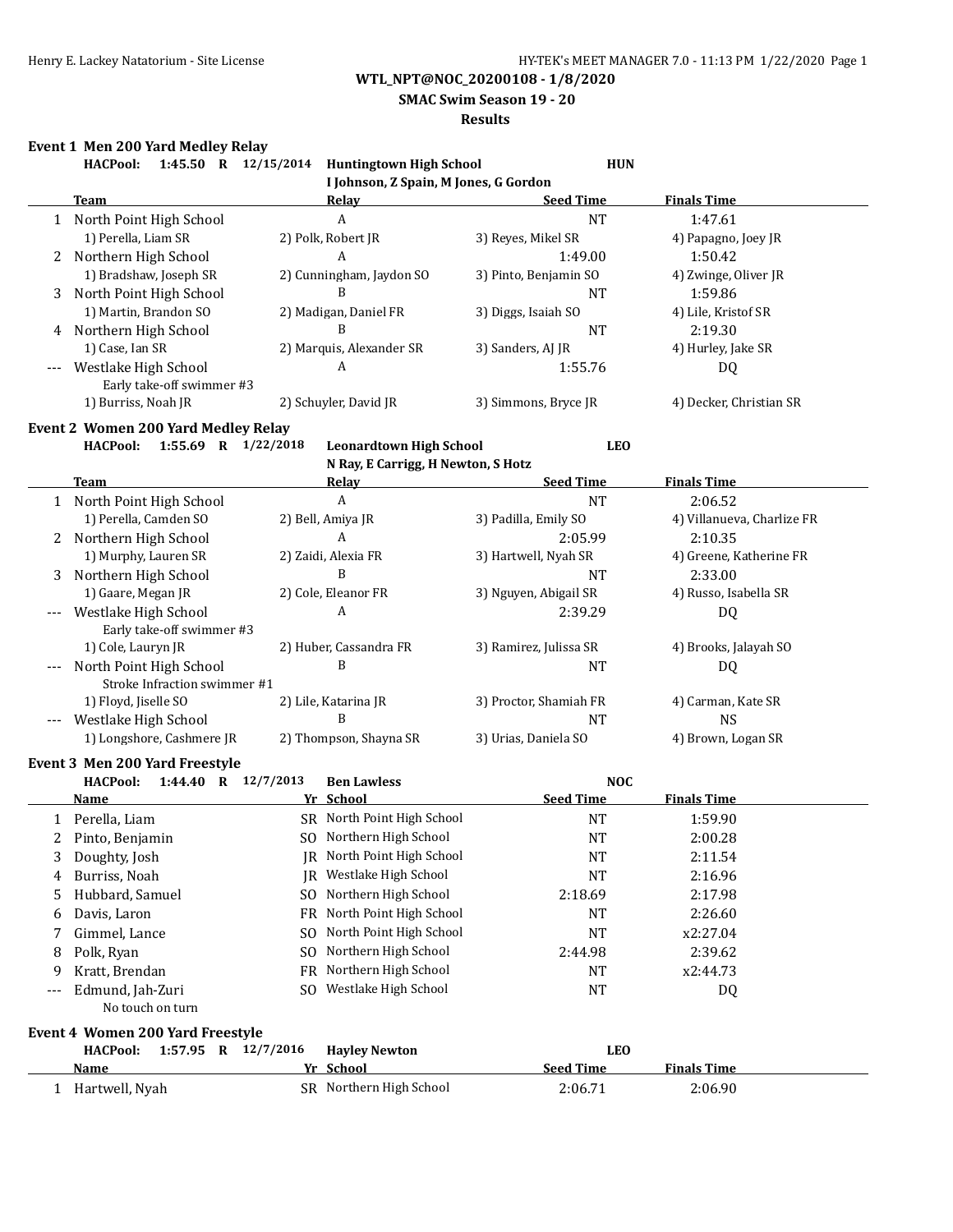**SMAC Swim Season 19 - 20**

## **Results**

# **(Event 4 Women 200 Yard Freestyle)**

| <b>Name</b>                               |           |                         |                                                                                                                                          | <b>Finals Time</b> |  |
|-------------------------------------------|-----------|-------------------------|------------------------------------------------------------------------------------------------------------------------------------------|--------------------|--|
| Rios, Alyssa                              |           |                         | NT                                                                                                                                       | 2:21.09            |  |
| Ball, Jordan                              | IR        | North Point High School | NT                                                                                                                                       | 2:33.25            |  |
| Parriss, Christina                        |           |                         | <b>NT</b>                                                                                                                                | 2:34.73            |  |
| Short, Shannon                            | IR        | North Point High School | NT                                                                                                                                       | x2:37.20           |  |
| Murphy, Lauren                            |           | Northern High School    | 2:36.17                                                                                                                                  | 2:39.79            |  |
| Will, Riva                                | SO.       | Northern High School    | <b>NT</b>                                                                                                                                | 2:58.87            |  |
| Nestor, Caroline                          |           | Northern High School    | <b>NT</b>                                                                                                                                | x3:17.92           |  |
| Taylor, Ashley                            | SO.       | Westlake High School    | 3:40.15                                                                                                                                  | 3:40.20            |  |
| Urias, Daniela                            | SO.       | Westlake High School    | <b>NT</b>                                                                                                                                | 3:58.14            |  |
| Cole, Symone                              | FR        | Westlake High School    | NT                                                                                                                                       | 4:17.40            |  |
| Event 5 Men 200 Yard IM                   |           |                         |                                                                                                                                          |                    |  |
| <b>HACPool:</b><br>2:00.06<br>$\mathbf R$ | 1/3/2020  | <b>Ethan Williams</b>   | <b>HUN</b>                                                                                                                               |                    |  |
| Name                                      |           |                         | <b>Seed Time</b>                                                                                                                         | <u>Finals Time</u> |  |
| Cunningham, Jaydon                        |           |                         | 1:58.45                                                                                                                                  | 1:59.33R           |  |
| Carter, Kyle                              | SR        | North Point High School | NT                                                                                                                                       | 2:18.75            |  |
| Polk, Robert                              | IR        | North Point High School | <b>NT</b>                                                                                                                                | 2:22.08            |  |
| Bradshaw, Joseph                          | SR        | Northern High School    | 2:25.02                                                                                                                                  | 2:25.36            |  |
| Cullen, Andrew                            | IR        | North Point High School | <b>NT</b>                                                                                                                                | 2:34.15            |  |
| Dunn, James                               | <b>SR</b> | Westlake High School    | NT                                                                                                                                       | 3:36.72            |  |
| Ford, Nicholas                            |           |                         | <b>NT</b>                                                                                                                                | DQ                 |  |
|                                           |           | SR<br>FR<br>SO.         | Yr School<br>JR North Point High School<br>IR North Point High School<br>Yr School<br>Northern High School<br>FR North Point High School | <b>Seed Time</b>   |  |

Shoulders past vertical toward breast - back

## **Event 6 Women 200 Yard IM**

|       | 2:10.95<br><b>HACPool:</b><br>$\mathbf R$    | 1/4/2019 | <b>Madeline Frick</b>      | <b>HUN</b>       |                    |  |
|-------|----------------------------------------------|----------|----------------------------|------------------|--------------------|--|
|       | Name                                         |          | Yr School                  | <b>Seed Time</b> | <b>Finals Time</b> |  |
|       | Zaidi, Alexia                                |          | FR Northern High School    | 2:14.33          | 2:14.83            |  |
| 2     | Perella, Camden                              |          | SO North Point High School | NT               | 2:31.70            |  |
| 3     | Jarboe, Sara                                 |          | IR North Point High School | NT               | 2:55.18            |  |
| 4     | Brown, Zora                                  |          | FR North Point High School | <b>NT</b>        | 3:00.43            |  |
| 5.    | Holt, Leilani                                |          | IR North Point High School | NT               | x3:02.96           |  |
| 6     | Bailey, Phoebe                               |          | SR Northern High School    | 3:11.48          | 3:07.41            |  |
|       | Gaare, Megan                                 |          | IR Northern High School    | <b>NT</b>        | 3:09.61            |  |
| 8     | Wall, Kristin                                |          | FR Westlake High School    | 4:04.48          | 4:02.96            |  |
| $---$ | Cole, Lauryn                                 |          | IR Westlake High School    | 4:03.43          | DQ                 |  |
|       | Downward butterfly kick - breast             |          |                            |                  |                    |  |
|       | Nguyen, Abigail                              |          | SR Northern High School    | 3:05.91          | DQ                 |  |
|       | Shoulders past vertical toward breast - back |          |                            |                  |                    |  |

# **Event 7 Men 50 Yard Freestyle**

|    | <b>HACPool:</b><br>22.69 R | 12/15/2014 | Dean Pinno                 | <b>LEO</b>       |                    |
|----|----------------------------|------------|----------------------------|------------------|--------------------|
|    | <b>Name</b>                |            | Yr School                  | <b>Seed Time</b> | <b>Finals Time</b> |
|    | Papagno, Joey              |            | IR North Point High School | NT               | 23.19              |
|    | 2 Perrie, Tyler            |            | SR North Point High School | NT               | 23.80              |
| 3  | Simmons, Bryce             |            | IR Westlake High School    | 24.93            | 24.61              |
| 4  | Decker, Christian          |            | SR Westlake High School    | 25.02            | 24.65              |
| 5. | Diggs, Isaiah              |            | SO North Point High School | NT               | 24.95              |
|    | 6 Case, Ian                |            | SR Northern High School    | 33.72            | 27.87              |
|    | Hurley, Jake               |            | SR Northern High School    | 29.05            | 29.26              |
| 8  | Scott, Myles               |            | IR North Point High School | NT               | x29.63             |
| 9. | Brown, Jayden              |            | SR Westlake High School    | 33.21            | 31.94              |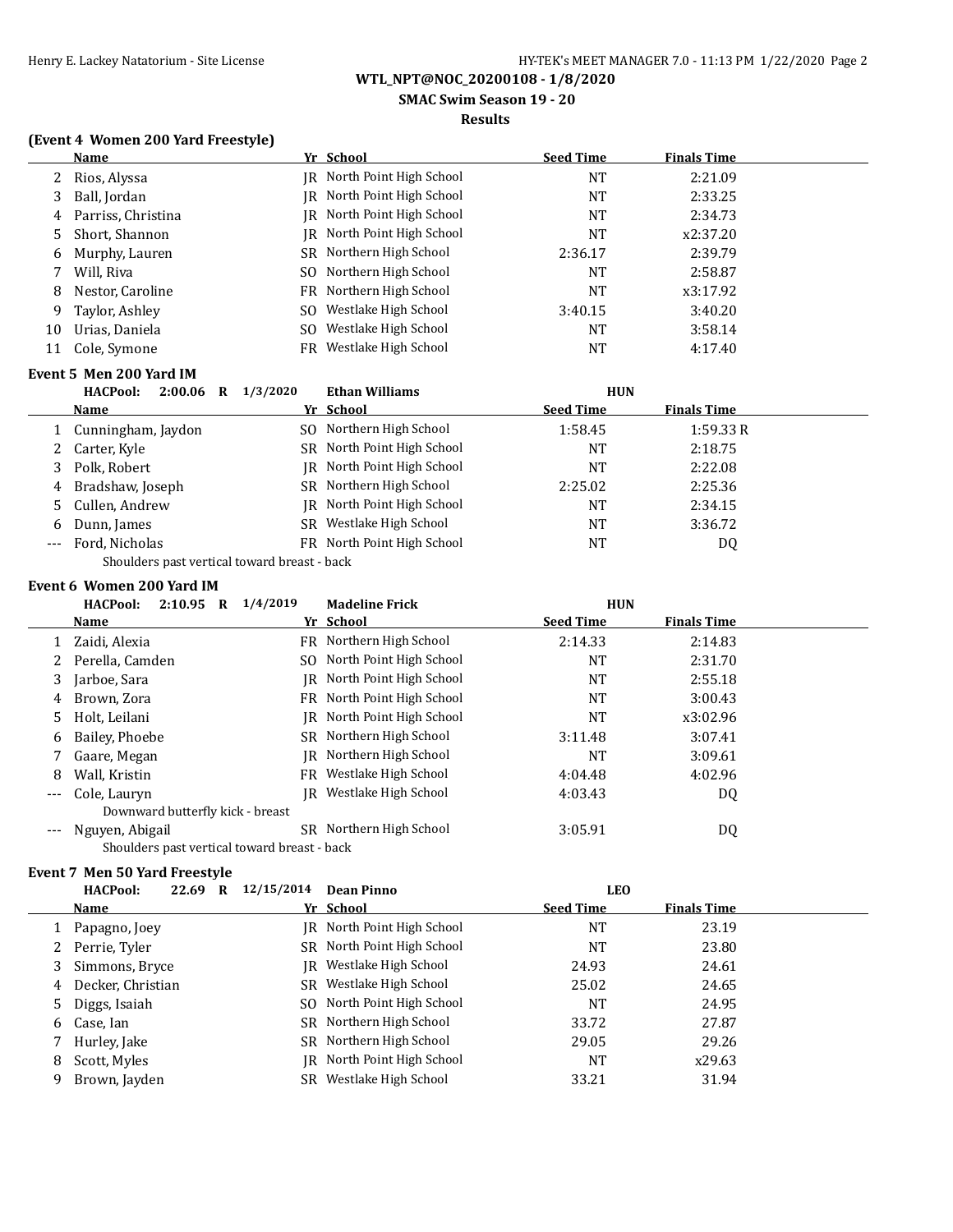**SMAC Swim Season 19 - 20**

## **Results**

## **(Event 7 Men 50 Yard Freestyle)**

|    | <b>Name</b>                     |           | Yr School               | <b>Seed Time</b> | <b>Finals Time</b> |  |
|----|---------------------------------|-----------|-------------------------|------------------|--------------------|--|
| 10 | Sanders, AJ                     |           | IR Northern High School | 28.14            | 34.73              |  |
| 11 | Adams, Darrius                  |           | FR Westlake High School | NT               | x42.22             |  |
|    | Event 8 Women 50 Yard Freestvle |           |                         |                  |                    |  |
|    | <b>HACPool:</b><br>25.25 R      | 1/11/2017 | <b>Lauren Grand</b>     | <b>PTX</b>       |                    |  |
|    | <b>Name</b>                     |           | Yr School               | <b>Seed Time</b> | <b>Finals Time</b> |  |
|    | Bell, Amiya                     | IR        | North Point High School | NT               | 27.99              |  |
| 2  | Able, Anna                      | IR-       | North Point High School | NT               | 29.79              |  |
| 3  | Ramirez, Julissa                | SR.       | Westlake High School    | 30.35            | 30.25              |  |
| 4  | Patterson, Marin                | SO.       | North Point High School | NT               | 30.34              |  |
| 5  | Hatchell, Maliyah               | SO.       | Northern High School    | 30.31            | 30.82              |  |
| 6  | Carman, Kate                    | SR        | North Point High School | NT               | x31.16             |  |
|    | Anglim, Morgan                  | SO.       | Northern High School    | 31.42            | 32.23              |  |
| 8  | Russo, Isabella                 | SR        | Northern High School    | 33.21            | 32.86              |  |
| 9  | Weisburgh, Lucy                 |           | SO Northern High School | 34.04            | x33.86             |  |

# 10 Brooks, Jalayah SO Westlake High School NT 41.43<br>11 Thompson, Shayna SR Westlake High School 1:01.03 51.96 11 Thompson, Shayna SR Westlake High School 1:01.03 12 Longshore, Cashmere JR Westlake High School 1:06.46 x1:04.03

## **Event 11 Men 100 Yard Butterfly**

|       | <b>HACPool:</b><br>54.71<br>R | 1/18/2013 | <b>Ben Lawless</b>         | <b>NOC</b>       |                    |  |
|-------|-------------------------------|-----------|----------------------------|------------------|--------------------|--|
|       | <b>Name</b>                   |           | Yr School                  | <b>Seed Time</b> | <b>Finals Time</b> |  |
|       | 1 Reyes, Mikel                |           | SR North Point High School | <b>NT</b>        | 57.11              |  |
|       | Diggs, Isaiah                 |           | SO North Point High School | NT               | 1:01.07            |  |
|       | 3 Simmons, Bryce              |           | IR Westlake High School    | 1:07.56          | 1:08.20            |  |
|       | 4 Lile, Kristof               |           | SR North Point High School | NT               | 1:08.85            |  |
|       | 5 Decker, Christian           |           | SR Westlake High School    | NT               | 1:10.37            |  |
|       | 6 Madigan, Daniel             |           | FR North Point High School | NT               | x1:15.34           |  |
|       | 7 Polk, Ryan                  |           | SO Northern High School    | 1:25.14          | 1:22.36            |  |
| $---$ | Heim, Casey                   |           | SR Northern High School    | <b>NT</b>        | DQ                 |  |
|       | Arms underwater recovery      |           |                            |                  |                    |  |

# **Event 12 Women 100 Yard Butterfly**

|       | <b>HACPool:</b><br>59.11<br>$\mathbf R$ | 1/3/2020 | <b>Madeline Frick</b>      | <b>HUN</b>       |                    |  |
|-------|-----------------------------------------|----------|----------------------------|------------------|--------------------|--|
|       | Name                                    |          | Yr School                  | <b>Seed Time</b> | <b>Finals Time</b> |  |
|       | 1 Padilla, Emily                        |          | SO North Point High School | <b>NT</b>        | 1:09.41            |  |
|       | 2 Greene, Katherine                     |          | FR Northern High School    | 1:14.18          | 1:17.96            |  |
| 3     | Jarboe, Sara                            |          | IR North Point High School | <b>NT</b>        | 1:24.71            |  |
| 4     | Nguyen, Abigail                         |          | SR Northern High School    | 1:27.44          | 1:27.82            |  |
| 5     | Brown, Zora                             |          | FR North Point High School | <b>NT</b>        | 1:29.73            |  |
| 6     | Brown, Ronia                            |          | FR North Point High School | <b>NT</b>        | x1:38.80           |  |
|       | Huber, Cassandra                        |          | FR Westlake High School    | NT               | 1:39.33            |  |
| $---$ | Wall, Kristin                           |          | FR Westlake High School    | NT               | DQ                 |  |
|       | Arms underwater recovery                |          |                            |                  |                    |  |

## **Event 13 Men 100 Yard Freestyle**

|   | <b>HACPool:</b>  |  | 48.01 R 12/7/2013 | <b>Ben Lawless</b>         | <b>NOC</b>       |                    |  |
|---|------------------|--|-------------------|----------------------------|------------------|--------------------|--|
|   | <b>Name</b>      |  |                   | Yr School                  | <b>Seed Time</b> | <b>Finals Time</b> |  |
|   | Papagno, Joey    |  |                   | IR North Point High School | NT               | 53.21              |  |
|   | 2 Zwinge, Oliver |  |                   | IR Northern High School    | 58.01            | 57.11              |  |
|   | Bodamer, Tim     |  |                   | JR North Point High School | NT               | 57.62              |  |
| 4 | Kline, Steven    |  |                   | IR North Point High School | <b>NT</b>        | 1:00.46            |  |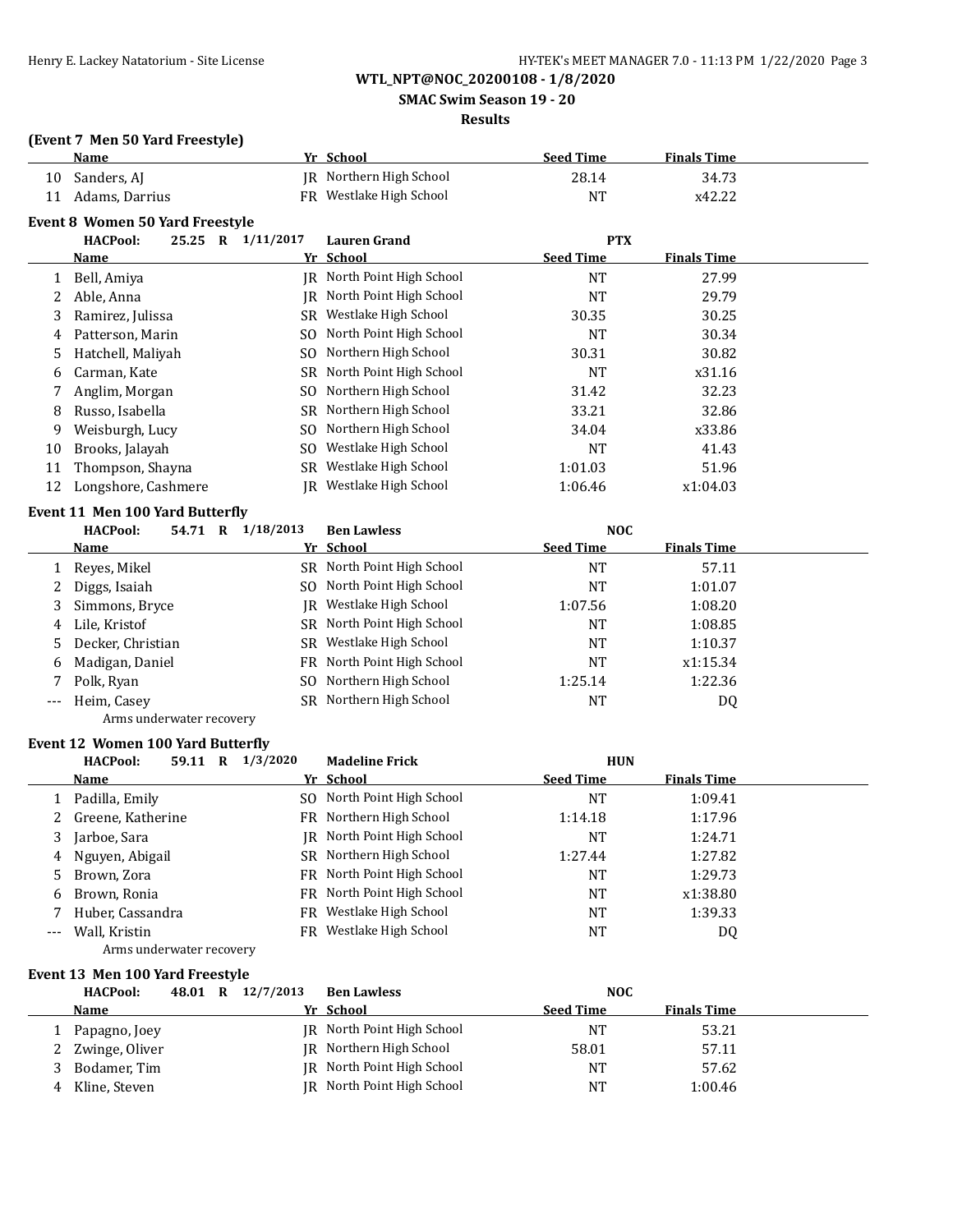**SMAC Swim Season 19 - 20**

## **Results**

# **(Event 13 Men 100 Yard Freestyle)**

|   | <b>Name</b>       |     | Yr School               | <b>Seed Time</b> | <b>Finals Time</b> |  |
|---|-------------------|-----|-------------------------|------------------|--------------------|--|
|   | 5 Schuyler, David |     | IR Westlake High School | 1:01.36          | 1:00.81            |  |
|   | 6 Hurley, Jake    |     | SR Northern High School | 1:08.43          | 1:07.07            |  |
|   | Sanders, AJ       |     | IR Northern High School | 1:09.78          | 1:07.94            |  |
| 8 | Jackson, Louis    | SO. | North Point High School | NT               | x1:11.39           |  |
|   | Brown, Jayden     | SR. | Westlake High School    | 1:20.55          | 1:18.90            |  |

### **Event 14 Women 100 Yard Freestyle**

|    | <b>HACPool:</b><br>54.35<br>R | 1/22/2018 | <b>Hayley Newton</b>       | <b>LEO</b>       |                    |  |
|----|-------------------------------|-----------|----------------------------|------------------|--------------------|--|
|    | Name                          |           | Yr School                  | <b>Seed Time</b> | <b>Finals Time</b> |  |
|    | Padilla, Emily                |           | SO North Point High School | <b>NT</b>        | 1:06.13            |  |
|    | Villanueva, Charlize          |           | FR North Point High School | NT               | 1:09.39            |  |
| 3  | Hatchell, Maliyah             |           | SO Northern High School    | 1:08.64          | 1:10.57            |  |
| 4  | Hance, Jane                   |           | SO Northern High School    | 1:13.74          | 1:12.15            |  |
|    | 5 Proctor, Shamiah            |           | FR North Point High School | <b>NT</b>        | 1:16.62            |  |
| 6  | Anglim, Morgan                |           | SO Northern High School    | 1:15.34          | 1:19.34            |  |
| 7  | Alo, Tyler                    |           | SO North Point High School | <b>NT</b>        | x1:19.68           |  |
| 8  | Smith, Charity                |           | SR Northern High School    | 1:20.13          | x1:19.92           |  |
| 9  | Urias, Daniela                | SO.       | Westlake High School       | 1:54.51          | 1:40.78            |  |
| 10 | Cole, Symone                  |           | FR Westlake High School    | 2:00.56          | 2:01.31            |  |

## **Event 15 Men 500 Yard Freestyle**

|     | $4:35.53$ R<br><b>HACPool:</b> | 1/31/2014 | <b>Ben Lawless</b>         | NOC              |                    |
|-----|--------------------------------|-----------|----------------------------|------------------|--------------------|
|     | Name                           | Yr School |                            | <b>Seed Time</b> | <b>Finals Time</b> |
|     | Pinto, Benjamin                |           | SO Northern High School    | 5:20.01          | 5:27.00            |
|     | 2 Doughty, Josh                |           | JR North Point High School | NT               | 6:07.52            |
|     | 3 Scott, Myles                 |           | IR North Point High School | NT               | 6:30.11            |
|     | 4 Hubbard, Samuel              |           | SO Northern High School    | 6:29.15          | 6:30.32            |
| . כ | Hill, Justin                   | SO.       | Westlake High School       | <b>NT</b>        | 7:40.75            |

## **Event 16 Women 500 Yard Freestyle**

|    | 5:22.00<br><b>HACPool:</b><br>R | 1/22/2018 | <b>Nelle Ray</b>           | LEO              |                    |
|----|---------------------------------|-----------|----------------------------|------------------|--------------------|
|    | Name                            |           | Yr School                  | <b>Seed Time</b> | <b>Finals Time</b> |
|    | Hartwell, Nyah                  |           | SR Northern High School    | 5:25.79          | 5:38.46            |
|    | 2 Rios, Alyssa                  |           | IR North Point High School | <b>NT</b>        | 6:36.48            |
|    | 3 Ball, Jordan                  |           | IR North Point High School | NT               | 7:00.34            |
|    | 4 Bailey, Phoebe                |           | SR Northern High School    | 6:26.56          | 7:44.22            |
|    | 5 Mizelle-Penn, Savannah        |           | IR Westlake High School    | <b>NT</b>        | 9:47.67            |
| 6. | Mulrine, Mia                    | SO.       | Westlake High School       | <b>NT</b>        | 10:34.84           |

### **Event 17 Men 200 Yard Freestyle Relay**

|              | <b>HACPool:</b><br>1:33.16 | <b>Northern High School</b><br>1/18/2013     | <b>NOC</b>           |                         |  |
|--------------|----------------------------|----------------------------------------------|----------------------|-------------------------|--|
|              |                            | N Goszkowicz, K Horak, T Cranford, B Lawless |                      |                         |  |
|              | <b>Team</b>                | Relav                                        | <b>Seed Time</b>     | <b>Finals Time</b>      |  |
| $\mathbf{1}$ | North Point High School    | A                                            | <b>NT</b>            | 1:37.07                 |  |
|              | 1) Reyes, Mikel SR         | 2) Polk, Robert JR                           | 3) Perrie, Tyler SR  | 4) Carter, Kyle SR      |  |
| 2            | Westlake High School       | A                                            | 1:42.50              | 1:43.40                 |  |
|              | 1) Schuyler, David JR      | 2) Burriss, Noah JR                          | 3) Simmons, Bryce JR | 4) Decker, Christian SR |  |
|              | 3 North Point High School  | B                                            | <b>NT</b>            | 1:44.15                 |  |
|              | 1) Avila, Fernando JR      | 2) Cullen, Andrew JR                         | 3) Lile, Kristof SR  | 4) Martin, Brandon SO   |  |
| 4            | Northern High School       | A                                            | 1:40.77              | 2:00.18                 |  |
|              | 1) Marquis, Alexander SR   | 2) Sanders, AJ JR                            | 3) Hurley, Jake SR   | 4) Hubbard, Samuel SO   |  |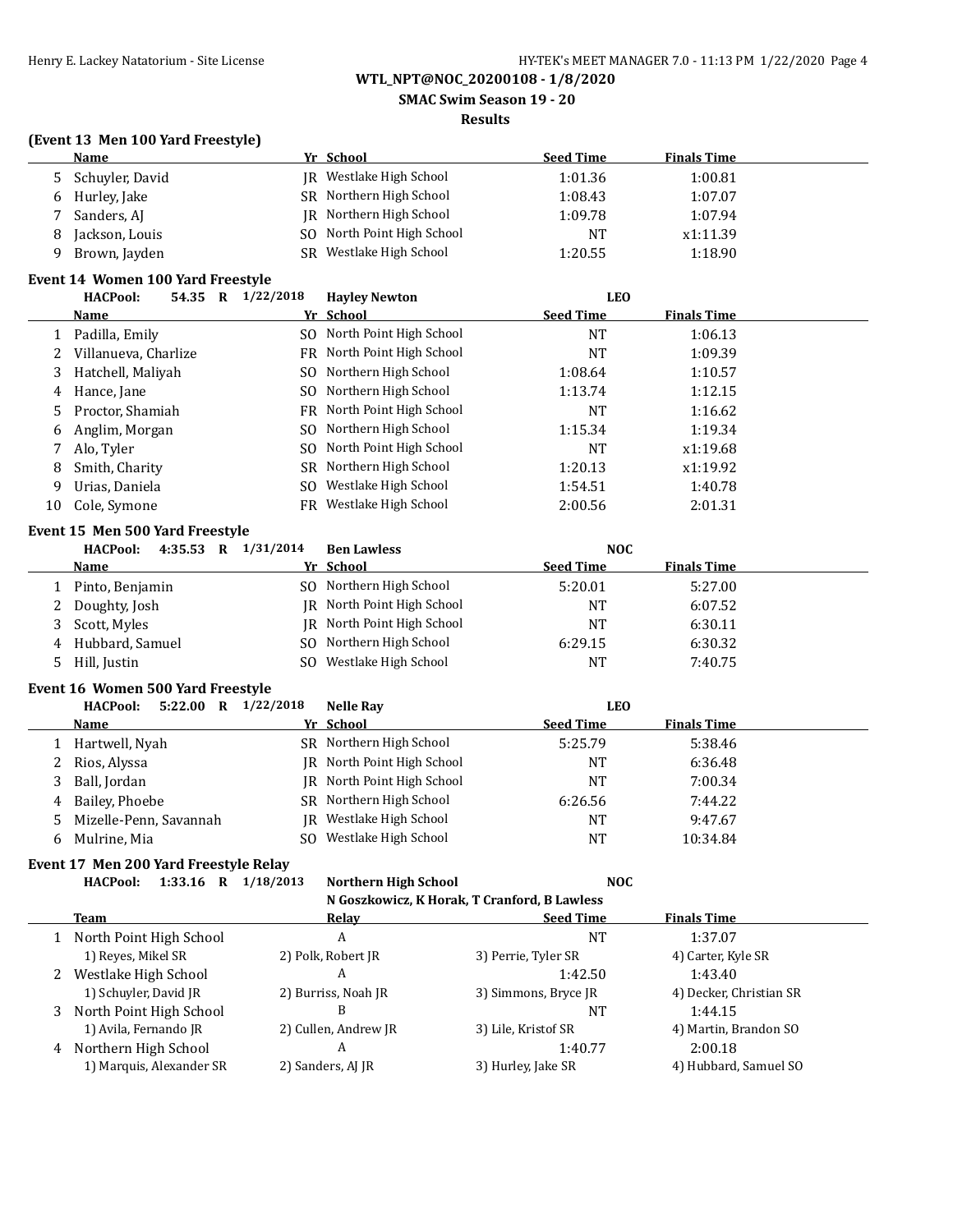**SMAC Swim Season 19 - 20**

## **Results**

# **(Event 17 Men 200 Yard Freestyle Relay)**

| 2:21.92<br><b>NT</b><br>3) Edmund, Jah-Zuri SO<br>4) Dunn, James SR<br><b>LEO</b><br><b>Seed Time</b><br><b>Finals Time</b><br>1:59.21<br>1:55.99<br>3) Greene, Katherine FR<br>4) Zaidi, Alexia FR<br><b>NT</b><br>2:00.07<br>4) Parriss, Christina JR<br><b>NT</b><br>2:08.37 |
|---------------------------------------------------------------------------------------------------------------------------------------------------------------------------------------------------------------------------------------------------------------------------------|
|                                                                                                                                                                                                                                                                                 |
|                                                                                                                                                                                                                                                                                 |
|                                                                                                                                                                                                                                                                                 |
|                                                                                                                                                                                                                                                                                 |
|                                                                                                                                                                                                                                                                                 |
|                                                                                                                                                                                                                                                                                 |
|                                                                                                                                                                                                                                                                                 |
|                                                                                                                                                                                                                                                                                 |
|                                                                                                                                                                                                                                                                                 |
|                                                                                                                                                                                                                                                                                 |
|                                                                                                                                                                                                                                                                                 |
| 4) Jarboe, Sara JR                                                                                                                                                                                                                                                              |
| <b>NT</b><br>2:10.89                                                                                                                                                                                                                                                            |
| 4) Hance, Jane SO                                                                                                                                                                                                                                                               |
| <b>NT</b><br>3:29.18                                                                                                                                                                                                                                                            |
| 4) Longshore, Cashmere JR                                                                                                                                                                                                                                                       |
| 2:22.89<br>X2:25.06                                                                                                                                                                                                                                                             |
| 4) Ramirez, Julissa SR                                                                                                                                                                                                                                                          |
| <b>NT</b><br>X2:45.78                                                                                                                                                                                                                                                           |
| 4) Franklin, Nyah JR                                                                                                                                                                                                                                                            |
|                                                                                                                                                                                                                                                                                 |
| <b>PTX</b>                                                                                                                                                                                                                                                                      |
| <b>Seed Time</b><br><b>Finals Time</b>                                                                                                                                                                                                                                          |
| <b>NT</b><br>55.18                                                                                                                                                                                                                                                              |
| <b>NT</b><br>1:03.40                                                                                                                                                                                                                                                            |
| 1:07.56<br>1:08.02                                                                                                                                                                                                                                                              |
| <b>NT</b><br>1:09.94                                                                                                                                                                                                                                                            |
|                                                                                                                                                                                                                                                                                 |
| <b>NT</b><br>1:10.11                                                                                                                                                                                                                                                            |
| 1:08.90<br>1:10.24                                                                                                                                                                                                                                                              |
| <b>NT</b><br>x1:16.91                                                                                                                                                                                                                                                           |
| 1:28.67<br>1:28.86                                                                                                                                                                                                                                                              |
| 1:24.21<br>1:29.51                                                                                                                                                                                                                                                              |
| <b>NT</b><br>1:44.87                                                                                                                                                                                                                                                            |
|                                                                                                                                                                                                                                                                                 |

|    | <b>HACPool:</b><br>$1:01.86$ R | 1/3/2020 | <b>Sydney Atkins</b>       | <b>HUN</b>       |                    |
|----|--------------------------------|----------|----------------------------|------------------|--------------------|
|    | Name                           |          | Yr School                  | <b>Seed Time</b> | <b>Finals Time</b> |
|    | Zaidi, Alexia                  |          | FR Northern High School    | 1:01.51          | 59.92R             |
|    | Perella, Camden                |          | SO North Point High School | NT               | 1:07.33            |
| 3  | Murphy, Lauren                 |          | SR Northern High School    | 1:17.71          | 1:16.99            |
| 4  | Villanueva, Charlize           |          | FR North Point High School | <b>NT</b>        | 1:19.08            |
| 5. | Parriss, Christina             | IR       | North Point High School    | <b>NT</b>        | 1:21.79            |
| 6  | Hance, Jane                    |          | SO Northern High School    | 1:24.04          | 1:23.10            |
|    | Brannon, Svetlana              | IR       | Northern High School       | 1:30.99          | x1:29.55           |
| 8  | Floyd, Jiselle                 | SO.      | North Point High School    | NT               | x1:32.68           |
| 9  | Mulrine, Mia                   | SO.      | Westlake High School       | <b>NT</b>        | 1:52.44            |
| 10 | Cole, Lauryn                   | IR -     | Westlake High School       | 2:04.54          | 2:02.18            |
| 11 | Brooks, Jalayah                | SO.      | Westlake High School       | NT               | 2:03.05            |
| 12 | Thompson, Shayna               |          | SR Westlake High School    | NT               | x2:27.80           |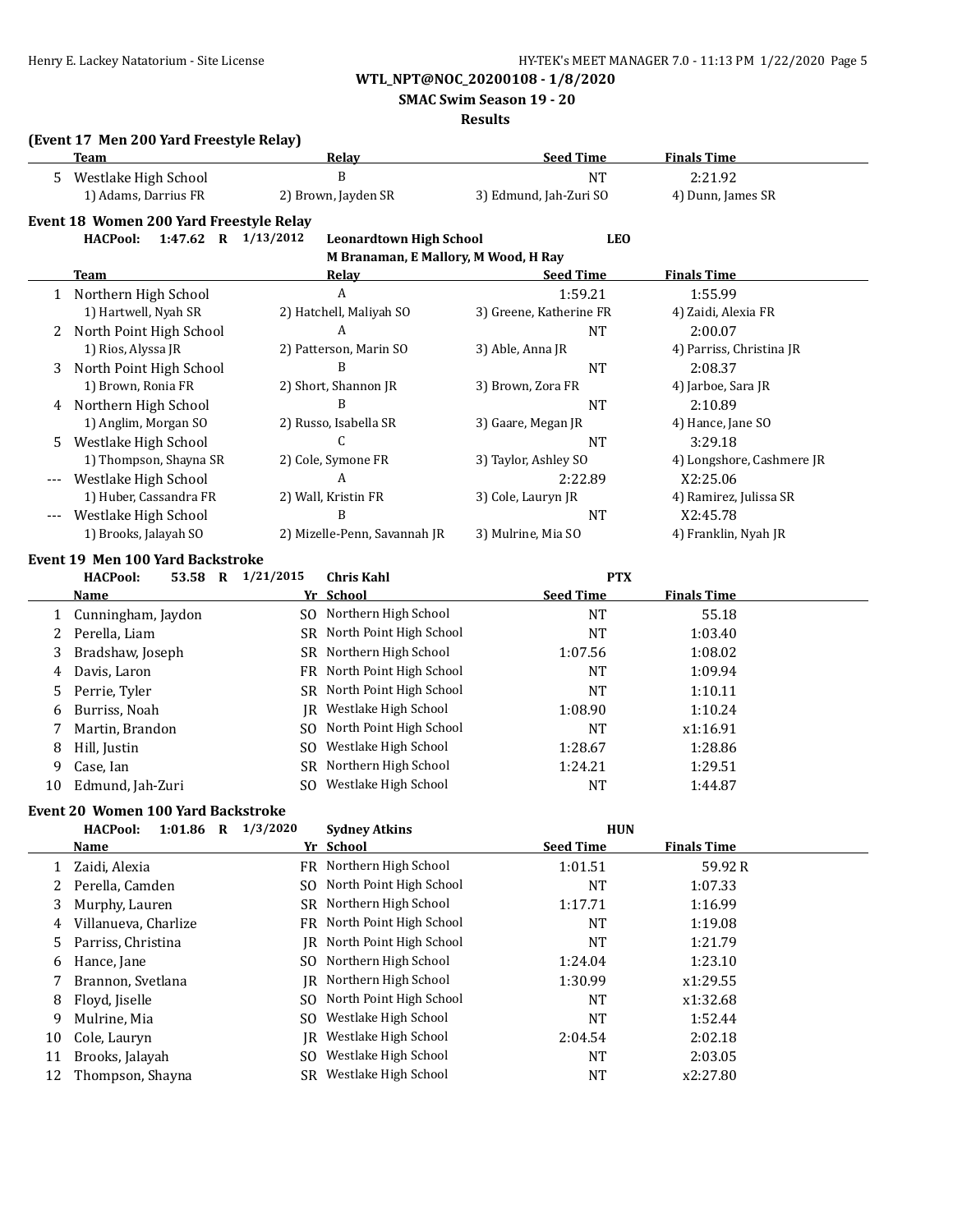**SMAC Swim Season 19 - 20**

# **Results**

# **Event 21 Men 100 Yard Breaststroke**

|       | <b>HACPool:</b><br>1:02.42<br>$\bf{R}$ | 12/12/2018<br><b>Kristopher Schueller</b> | <b>LAP</b>       |                    |  |
|-------|----------------------------------------|-------------------------------------------|------------------|--------------------|--|
|       | Name                                   | Yr School                                 | <b>Seed Time</b> | <b>Finals Time</b> |  |
|       | Carter, Kyle                           | SR North Point High School                | NT               | 1:07.95            |  |
|       | Polk. Robert                           | IR North Point High School                | NT               | 1:09.78            |  |
| 3     | Schuyler, David                        | Westlake High School<br>IR                | 1:13.37          | 1:13.15            |  |
| 4     | Madigan, Daniel                        | FR North Point High School                | NT               | 1:14.14            |  |
|       | 5 Zwinge, Oliver                       | IR Northern High School                   | 1:15.92          | 1:18.73            |  |
| 6     | Avila, Fernando                        | IR North Point High School                | NT               | x1:20.02           |  |
|       | Heim, Casey                            | SR Northern High School                   | 1:24.27          | 1:23.41            |  |
| 8     | Marquis, Alexander                     | SR Northern High School                   | 1:30.82          | 1:27.81            |  |
| 9     | Dunn, James                            | SR Westlake High School                   | 1:36.82          | 1:35.26            |  |
| $---$ | Adams, Darrius                         | FR Westlake High School                   | <b>NT</b>        | DQ                 |  |
| $---$ | Kratt, Brendan                         | FR Northern High School                   | 1:33.60          | DQ                 |  |
|       | Non-simultaneous arms                  |                                           |                  |                    |  |

### **Event 22 Women 100 Yard Breaststroke**

|       | HACPool:<br>1:08.26<br>R | 12/12/2018 | Olivia Frick               | <b>HUN</b>       |                    |  |
|-------|--------------------------|------------|----------------------------|------------------|--------------------|--|
|       | <u>Name</u>              |            | Yr School                  | <b>Seed Time</b> | <b>Finals Time</b> |  |
|       | Bell, Amiya              |            | IR North Point High School | <b>NT</b>        | 1:18.72            |  |
|       | Patterson, Marin         | SO.        | North Point High School    | NT               | 1:29.21            |  |
| 3     | Greene, Katherine        |            | FR Northern High School    | <b>NT</b>        | 1:29.63            |  |
| 4     | Holt, Leilani            |            | JR North Point High School | NT               | 1:30.08            |  |
| 5.    | Means, Rebecca           |            | FR Northern High School    | 1:34.42          | 1:35.74            |  |
| 6     | Lile. Katarina           |            | IR North Point High School | NT               | x1:36.76           |  |
|       | Nestor, Caroline         |            | FR Northern High School    | 1:49.08          | 1:46.76            |  |
| 8     | Huber, Cassandra         |            | FR Westlake High School    | 1:49.79          | 1:48.01            |  |
| 9     | Parmer, Carissa          | SO.        | Northern High School       | <b>NT</b>        | x1:52.59           |  |
| 10    | Mizelle-Penn, Savannah   | IR         | Westlake High School       | 2:35.01          | 2:32.65            |  |
| 11    | Longshore, Cashmere      | IR         | Westlake High School       | 4:02.33          | 3:38.06            |  |
| $---$ | Franklin, Nyah           | IR-        | Westlake High School       | <b>NT</b>        | DQ                 |  |
|       | No Show Penalty Event    |            |                            |                  |                    |  |

## **Event 23 Men 400 Yard Freestyle Relay HACPool: 3:27.75 R 2/1/2013 Northern High School NOC**

# **T Cranford, N Goszkowicz, K Horak, B Lawless**

|    | <b>Team</b>             | Relay                    | <b>Seed Time</b>      | <b>Finals Time</b>       |
|----|-------------------------|--------------------------|-----------------------|--------------------------|
|    | North Point High School | A                        | <b>NT</b>             | 3:38.76                  |
|    | 1) Reyes, Mikel SR      | 2) Perella, Liam SR      | 3) Diggs, Isaiah SO   | 4) Carter, Kyle SR       |
|    | 2 Northern High School  | A                        | 3:50.30               | 3:48.64                  |
|    | 1) Zwinge, Oliver JR    | 2) Bradshaw, Joseph SR   | 3) Pinto, Benjamin SO | 4) Cunningham, Jaydon SO |
| 3  | North Point High School | B                        | NT                    | 4:08.73                  |
|    | 1) Miller, Richard SR   | 2) Meadows, Logan FR     | 3) Sherman, Orande FR | 4) Cullen, Andrew JR     |
| 4  | Northern High School    | B                        | NT                    | 4:55.68                  |
|    | 1) Case, Ian SR         | 2) Marquis, Alexander SR | 3) Kratt, Brendan FR  | 4) Heim, Casey SR        |
| 5. | Westlake High School    | A                        | 5:50.23               | 5:54.10                  |
|    | 1) Adams, Darrius FR    | 2) Edmund, Jah-Zuri SO   | 3) Brown, Jayden SR   | 4) Hill, Justin SO       |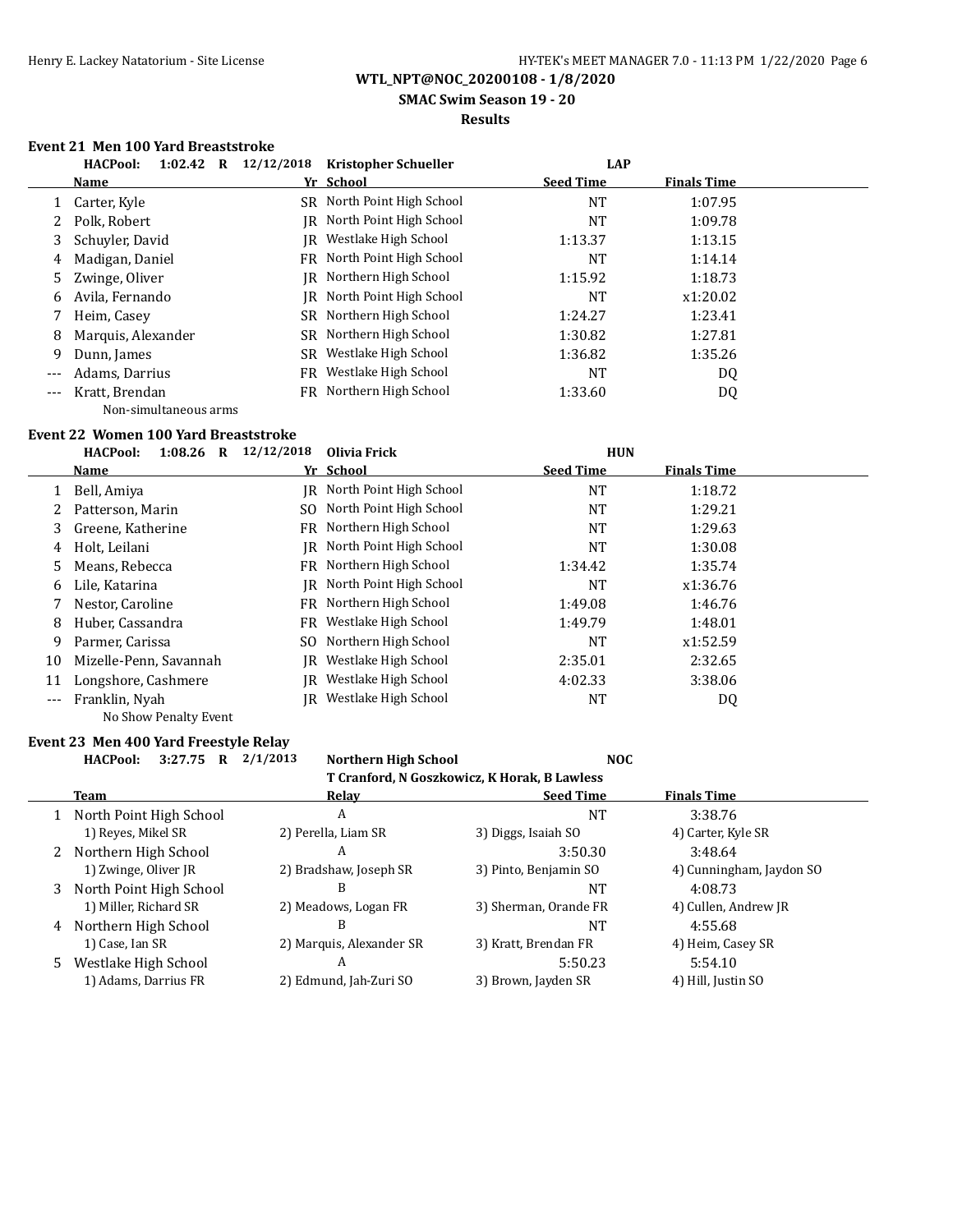**SMAC Swim Season 19 - 20**

## **Results**

# **Event 24 Women 400 Yard Freestyle Relay**

| <b>HACPool:</b><br>3:47.97<br>R | 1/22/2018                | <b>LEO</b>                 |                                |  |  |  |  |
|---------------------------------|--------------------------|----------------------------|--------------------------------|--|--|--|--|
| S Hotz, K Ng, N Ray, H Newton   |                          |                            |                                |  |  |  |  |
| Team                            | Relay                    | <b>Seed Time</b>           | <b>Finals Time</b>             |  |  |  |  |
| North Point High School         | B                        | <b>NT</b>                  | 4:13.71                        |  |  |  |  |
| 1) Able, Anna JR                | 2) Parriss, Christina JR | 3) Villanueva, Charlize FR | 4) Ball, Jordan JR             |  |  |  |  |
| North Point High School         | A                        | <b>NT</b>                  | 4:37.22                        |  |  |  |  |
| 1) Rios, Alyssa JR              | 2) Padilla, Emily SO     | 3) Perella, Camden SO      | 4) Bell, Amiya JR              |  |  |  |  |
| Northern High School            | A                        | 4:10.44                    | 5:01.47                        |  |  |  |  |
| 1) Hatchell, Maliyah SO         | 2) Anglim, Morgan SO     | 3) Murphy, Lauren SR       | 4) Hance, Jane SO              |  |  |  |  |
| Northern High School            | B                        | <b>NT</b>                  | 5:11.51                        |  |  |  |  |
| 1) Nguyen, Abigail SR           | 2) Smith, Charity SR     | 3) Means, Rebecca FR       | 4) Gaare, Megan JR             |  |  |  |  |
| Westlake High School            | A                        | 6:30.61                    | 6:43.91                        |  |  |  |  |
| 1) Urias, Daniela SO            | 2) Wall, Kristin FR      | 3) Mulrine, Mia SO         | 4) Mizelle-Penn, Savannah JR   |  |  |  |  |
| Westlake High School            | B                        | NT                         | NS.                            |  |  |  |  |
| 1) Cole, Symone FR              | 2) Brown, Logan SR       | 3) Taylor, Ashley SO       | 4) Franklin, Nyah JR           |  |  |  |  |
|                                 | 5.                       |                            | <b>Leonardtown High School</b> |  |  |  |  |